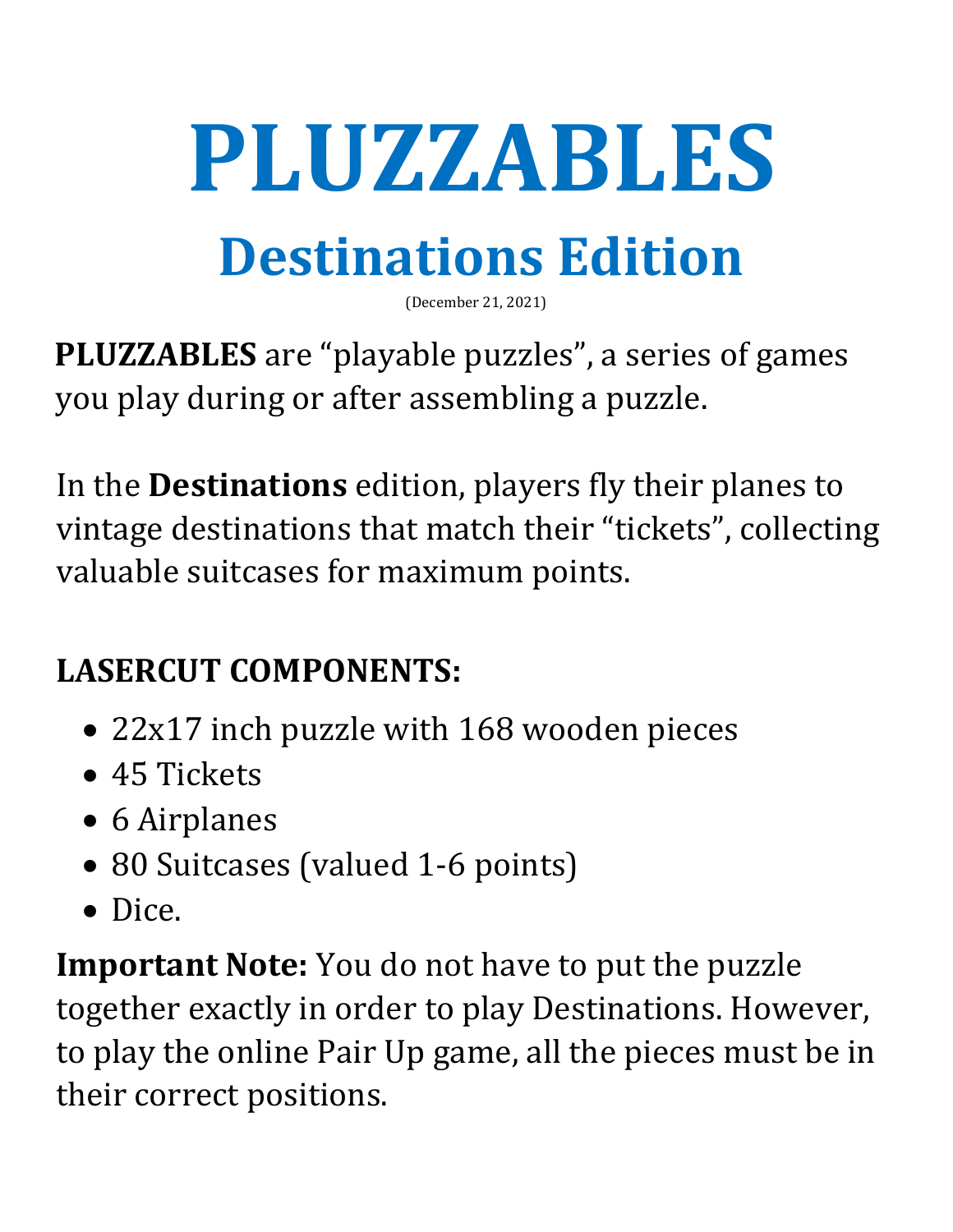

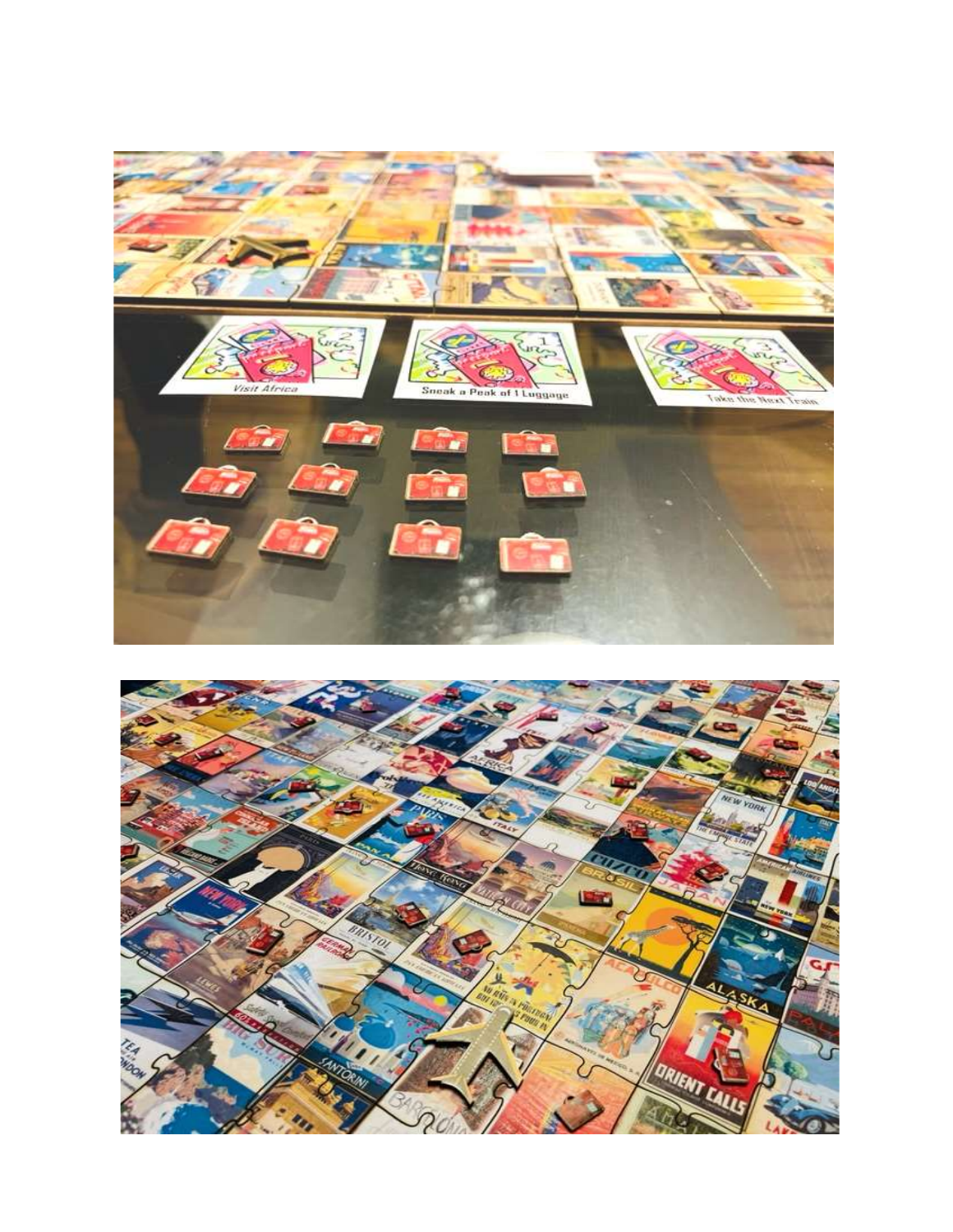### **Setup**:

- 1.Cooperatively build the puzzle.
- 2.Grab at least 15-20 suitcases per player and lay face down next to the puzzle.
- 3.Shuffle the suitcases.
- 4.Distribute the suitcases face down onto random travel posters.
- 5.Shuffle the tickets.
- 6.Deal three tickets to each player.
- 7.Place the remaining tickets face down in a pile within reach of all players. You can use an empty spot in the center of the puzzle.
- 8.Give each player an airplane.
- 9.Each player places their airplane on the table next to the puzzle.

Upon their first roll of the dice, each player's plane will "take off" from the table and land at their first destination.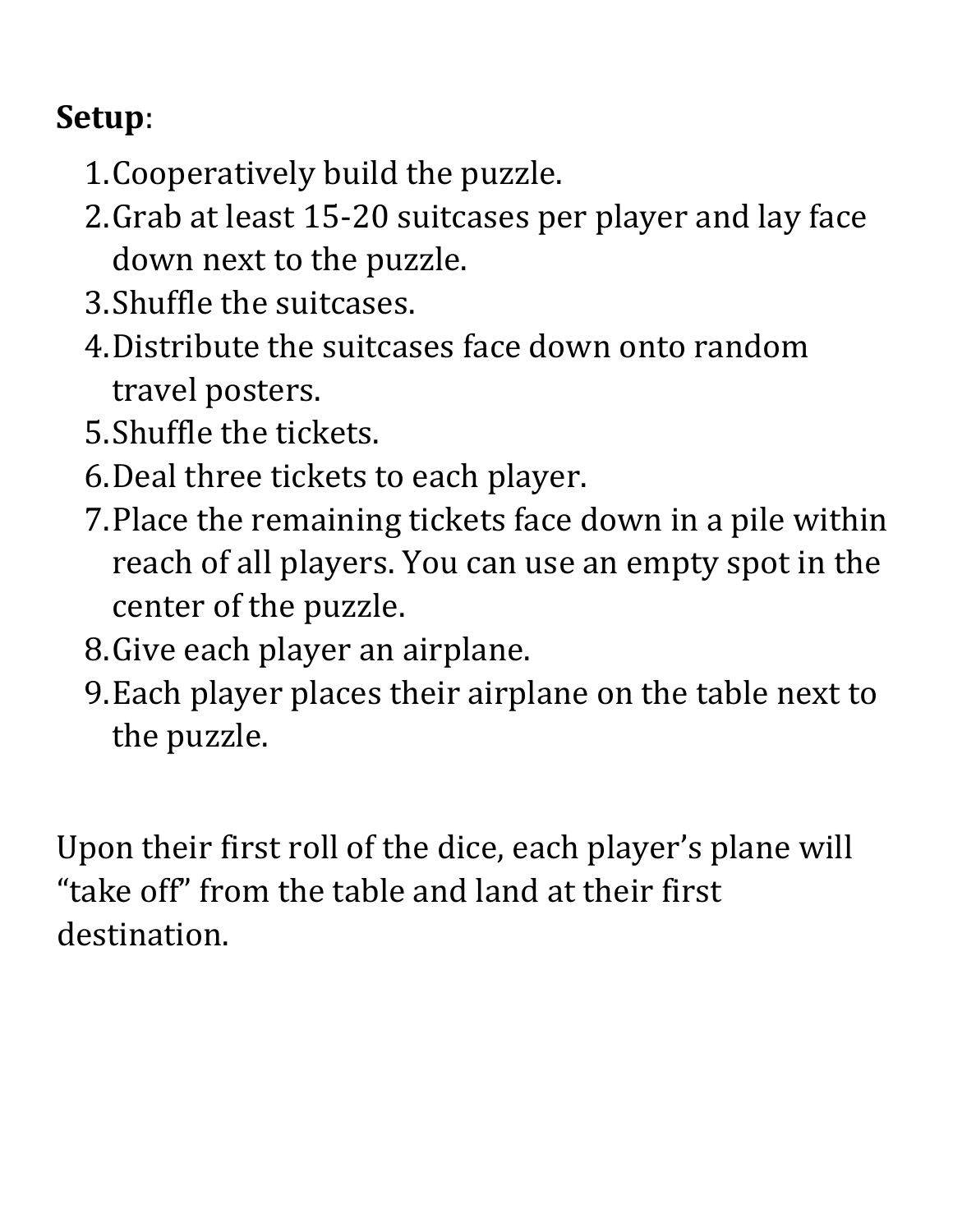## **Game Play**:

In turn, each player performs the following:

- 1.Rolls both dice. The number represents the maximum range of flight. See below for Doubles Roll exceptions.
- 2.Uses a ticket and either:
	- a.Moves their plane to a destination matching their ticket within the flight range and collects a suitcase at that destination.
		- **\* OR \***
	- b.Performs the action indicated on a special action ticket.

After each turn, replenish the used ticket(s) to ensure the player always has three tickets.

Once the ticket draw pile has been depleted, shuffle the discard pile into a new draw pile.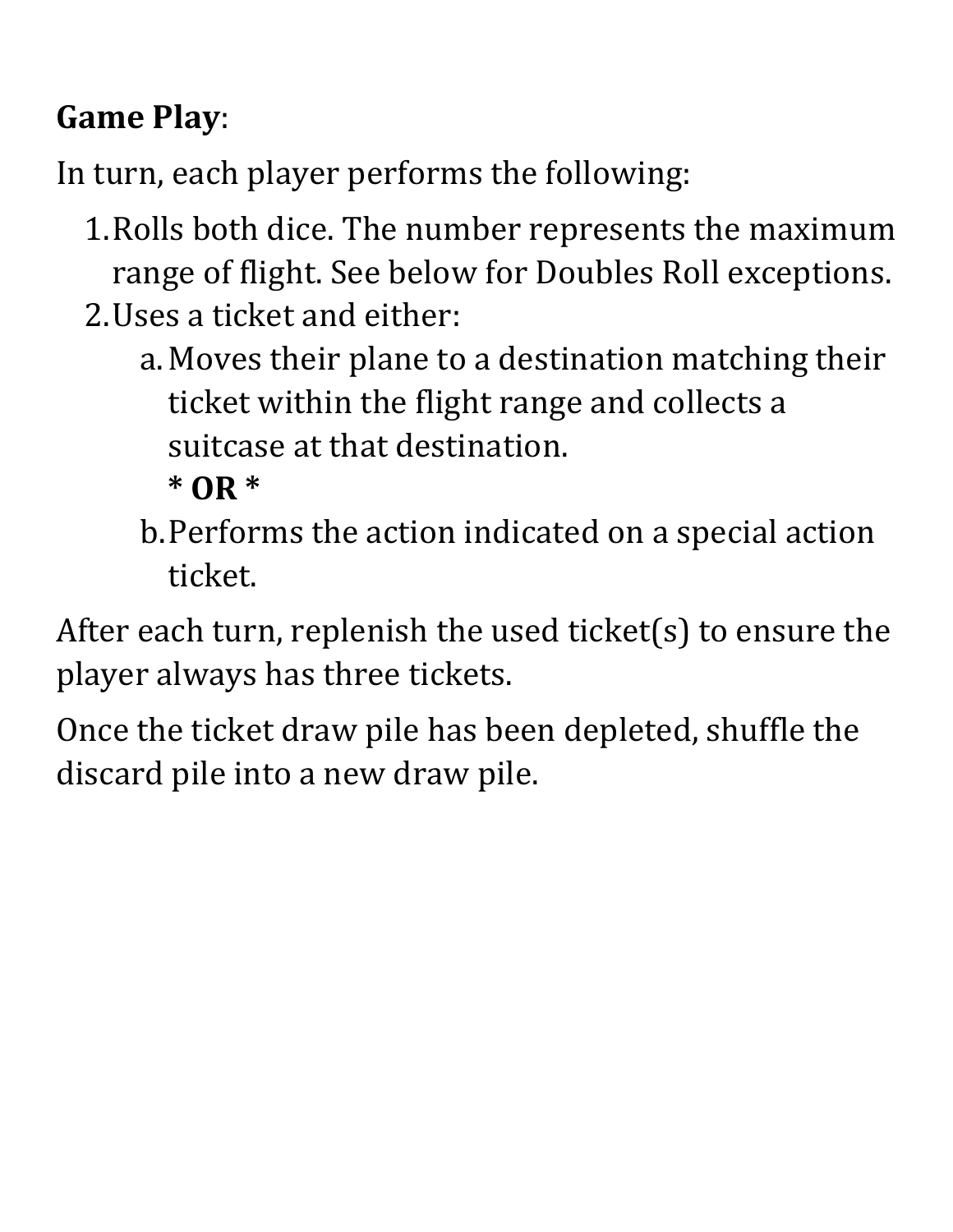# **Special Actions:**

| Actions against<br>opponents                      | Give the card to the opponent to<br>indicate they have lost their next turn.<br>Continue with your flight.<br>The opponent will discard the card on                                                                                                         |
|---------------------------------------------------|-------------------------------------------------------------------------------------------------------------------------------------------------------------------------------------------------------------------------------------------------------------|
|                                                   | their next turn and end their turn.                                                                                                                                                                                                                         |
| Fly to location<br>indicated by a<br>letter range | Your plane can fly to a poster's<br>location whose name starts with the<br>specified (A-Z) letter on the ticket. The<br>location can be specific, eg PARIS or<br>implied eg FRANCE or EUROPE in the<br>case of PARIS. Justify your geographic<br>knowledge. |
| Sneak a peek                                      | Secretly look at the value of a suitcase.<br>You can still fly afterwards.                                                                                                                                                                                  |
| Steal a ticket                                    | Steal a ticket from any opponent and<br>use it immediately.                                                                                                                                                                                                 |
| Transit                                           | This action allows you to fly to an<br>interim location before continuing to<br>your final destination. Pickup the<br>available suitcases at both locations.                                                                                                |
| <b>Blank ticket</b>                               | Feel free to make up an action.                                                                                                                                                                                                                             |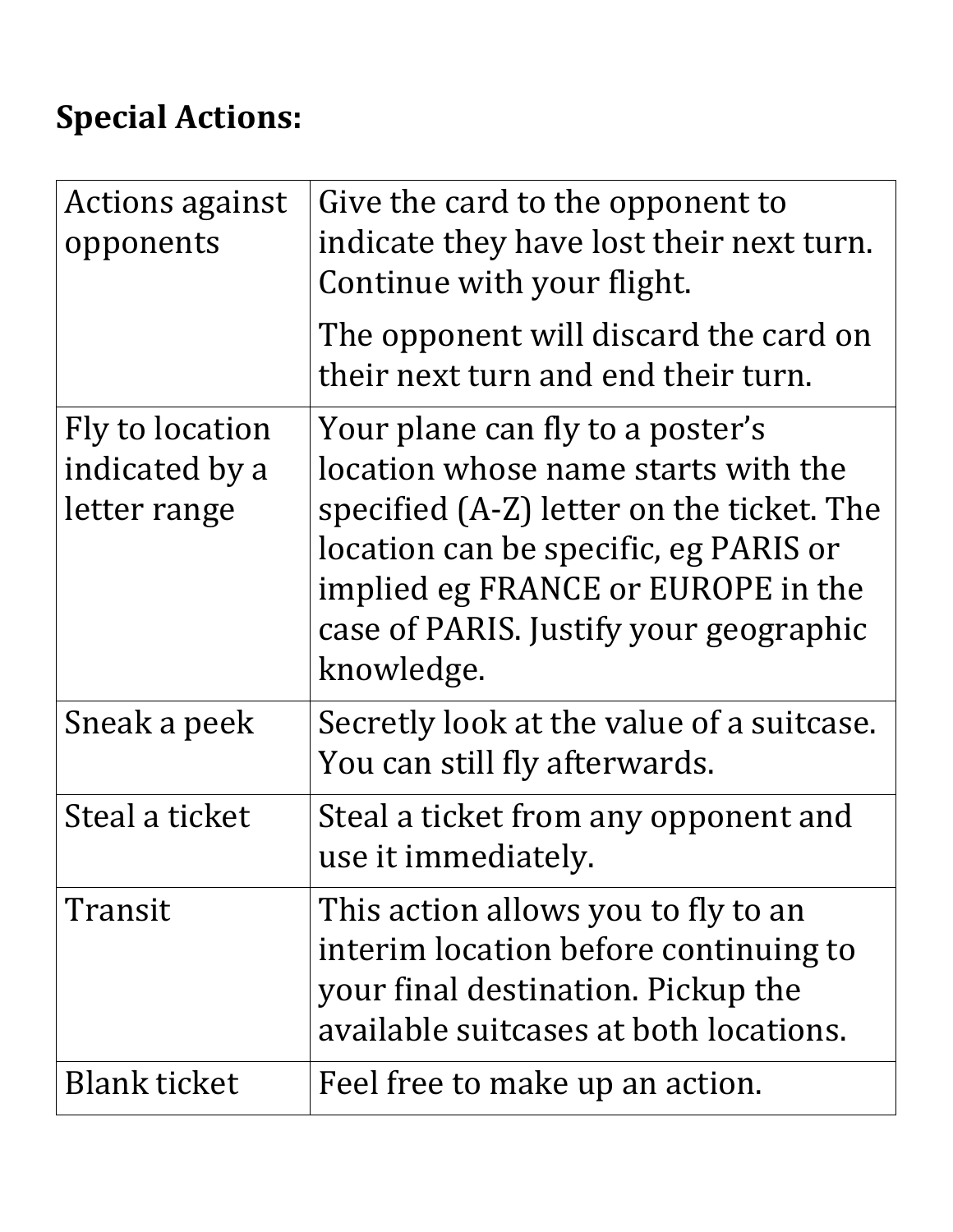# **Special Notes:**

- 1.**Flight Range**: Fly the number of "hops" indicated by the total of both dice. A "hop" is a movement along adjacent travel posters. You can move your plane in any direction, including diagonally.
- 2.**Multiple Cards**: It is possible to use three cards on your turn such as when you have a steal card, a sneak and peek card and a destination ticket.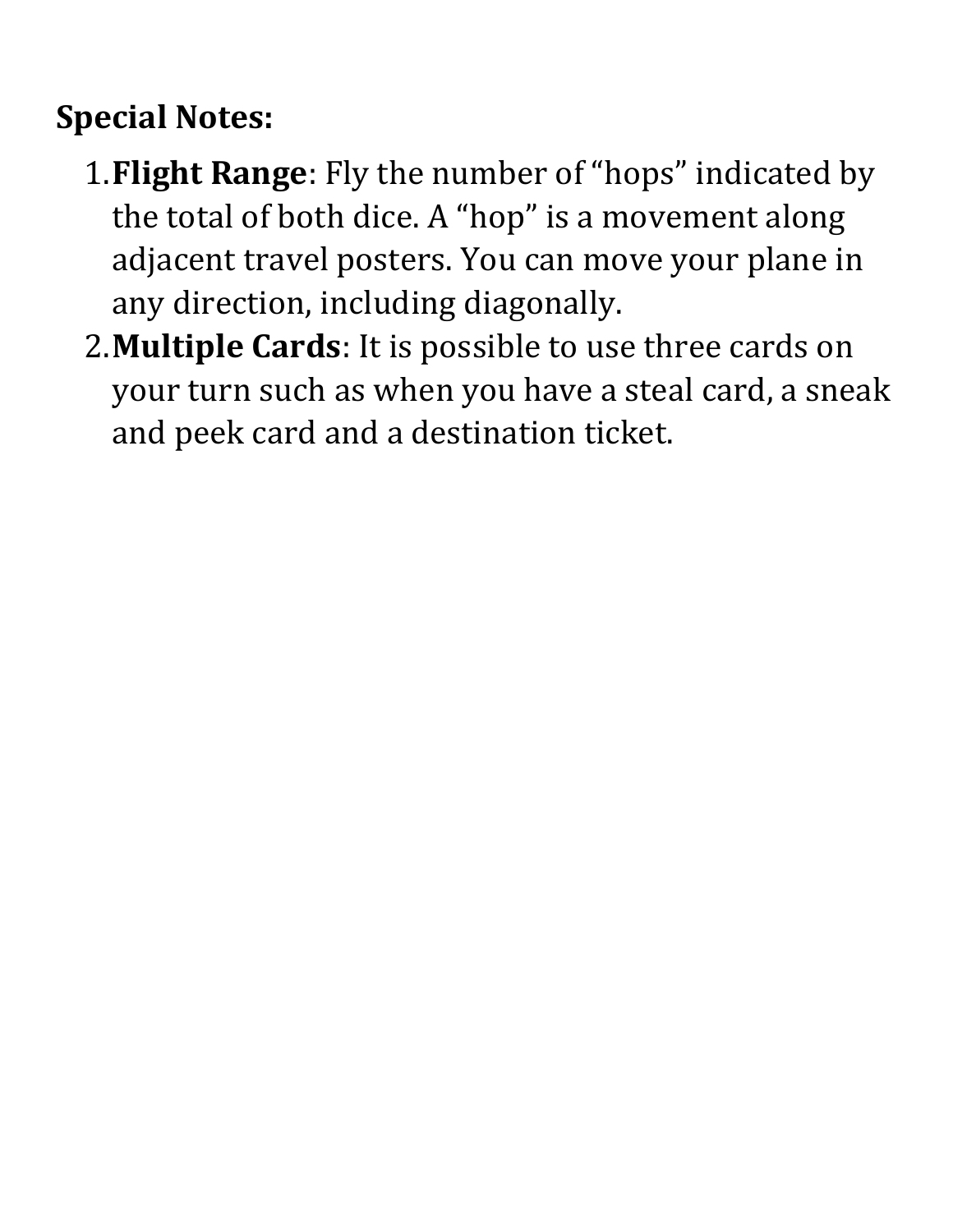### **Double Rolls:**

| $6 - 6$                | Fly to any location on the board that<br>matches your ticket. Ignore flight range. |
|------------------------|------------------------------------------------------------------------------------|
| $1 - 1$ 2 - 2          | You can use two tickets.                                                           |
| $3 - 3$ 4-4<br>$5 - 5$ | Doubles the range of flight to fly to any<br>location matching a ticket.           |
|                        | For instance, rolling 3-3 means you can fly<br>up to 12 spaces.                    |

#### **Strategies:**

Keep your high-value tickets as long as possible.

#### **Ending the Game:**

When all suitcase have been collected, each player scores the value of their luggage plus the value of each ticket. The winner has the highest points. In case of a tie, the youngest (tied) player will win.